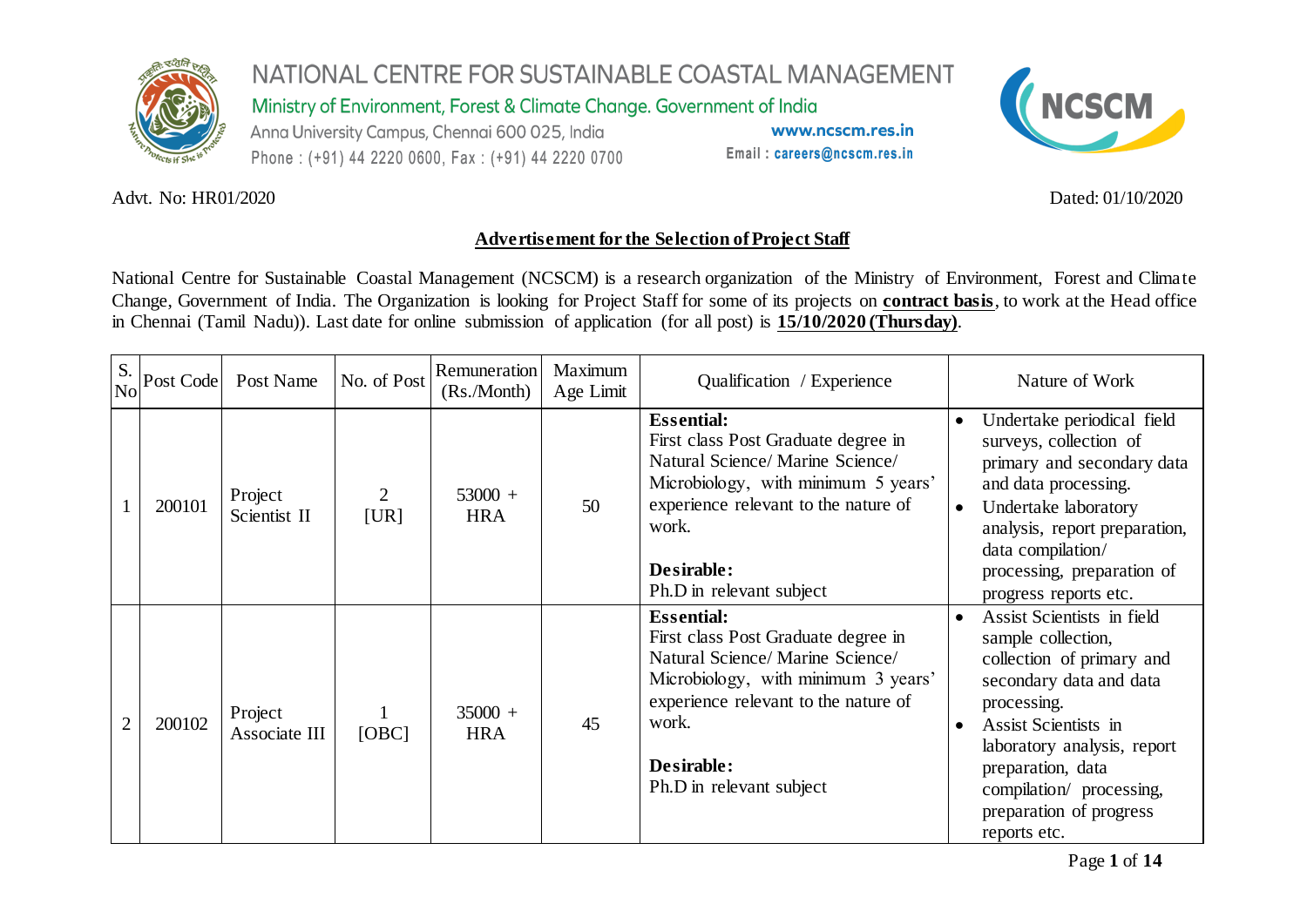

Ministry of Environment, Forest & Climate Change. Government of India

Anna University Campus, Chennai 600 025, India Phone: (+91) 44 2220 0600, Fax: (+91) 44 2220 0700



| 3 | 200103 | Project<br>Associate I   | $\overline{2}$<br>$[UR-1,$<br>$SC-1$ ] | $25000 +$<br><b>HRA</b> | 45 | <b>Essential:</b><br>First class Post Graduate degree in<br>Natural Science/ Marine Science/<br>Microbiology, with minimum 1-year<br>experience relevant to the nature of<br>work.                                                      | Assist Scientists in field<br>sample collection,<br>collection of primary and<br>secondary data and data<br>processing.<br>Assist Scientists in<br>laboratory analysis, report<br>preparation, data<br>compilation/ processing,<br>preparation of progress<br>reports etc. |
|---|--------|--------------------------|----------------------------------------|-------------------------|----|-----------------------------------------------------------------------------------------------------------------------------------------------------------------------------------------------------------------------------------------|----------------------------------------------------------------------------------------------------------------------------------------------------------------------------------------------------------------------------------------------------------------------------|
| 4 | 200104 | Project<br>Scientist I   | $\overline{7}$<br>$[UR-5,$<br>$OBC-2$  | $45000 +$<br><b>HRA</b> | 50 | <b>Essential:</b><br>First class Post Graduate degree in<br>Natural Science/ Marine Science/<br>Environmental Science, with<br>minimum 4 years' experience relevant<br>to the nature of work.<br>Desirable:<br>Ph.D in relevant subject | Undertake periodical field<br>$\bullet$<br>surveys, collection of<br>primary and secondary data<br>and data processing.<br>Undertake laboratory<br>$\bullet$<br>analysis, report preparation,<br>data compilation/<br>processing, preparation of<br>progress reports etc.  |
| 5 | 200105 | Project<br>Associate III | 5<br>$[UR-3]$<br>$OBC-2$ ]             | $35000 +$<br><b>HRA</b> | 45 | <b>Essential:</b><br>First class Post Graduate degree in<br>Natural Science/Marine Science/<br>Environmental Science, with<br>minimum 3 years' experience relevant<br>to the nature of work.<br>Desirable:<br>Ph.D in relevant subject  | Assist Scientists in field<br>sample collection,<br>collection of primary and<br>secondary data and data<br>processing.<br>Assist Scientists in<br>$\bullet$<br>laboratory analysis, report<br>preparation, data<br>compilation/ processing,                               |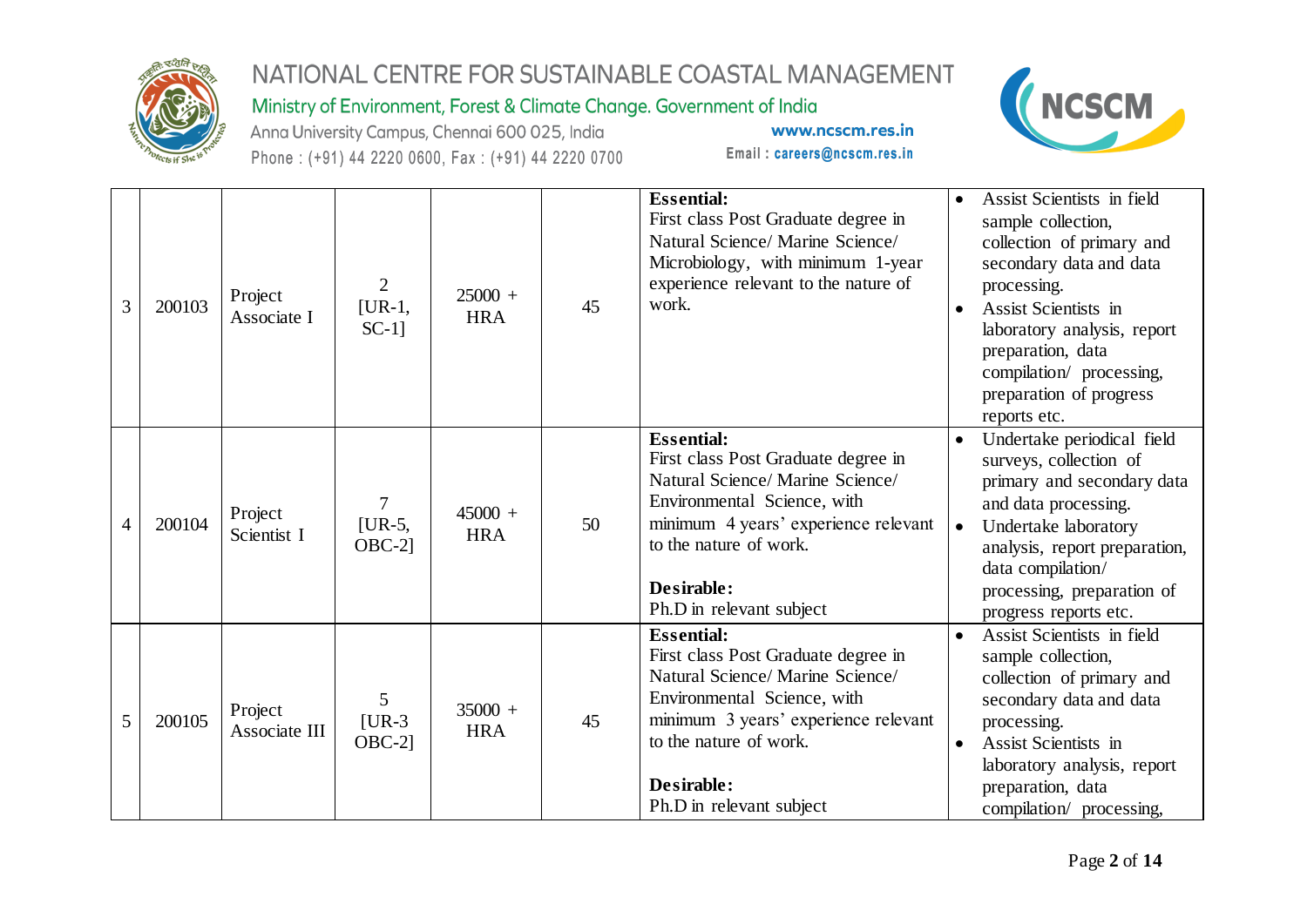

Ministry of Environment, Forest & Climate Change. Government of India

Anna University Campus, Chennai 600 025, India Phone: (+91) 44 2220 0600, Fax: (+91) 44 2220 0700



|   |        |                         |                                                 |                         |    |                                                                                                                                                                                                                                                                                                                                                   | preparation of progress<br>reports etc.                                                                                                                                                                                                                                                |
|---|--------|-------------------------|-------------------------------------------------|-------------------------|----|---------------------------------------------------------------------------------------------------------------------------------------------------------------------------------------------------------------------------------------------------------------------------------------------------------------------------------------------------|----------------------------------------------------------------------------------------------------------------------------------------------------------------------------------------------------------------------------------------------------------------------------------------|
| 6 | 200106 | Project<br>Associate II | 8<br>$[UR-3,$<br>OBC-3,<br>$SC-1$ ,<br>$ST-1$ ] | $29000 +$<br><b>HRA</b> | 45 | <b>Essential:</b><br>First class Post Graduate degree in<br>Natural Science/Marine Science/<br>Environmental Science, with<br>minimum 2 years' experience relevant<br>to the nature of work.<br>Desirable:<br>Ph.D in relevant subject                                                                                                            | • Assist Scientists in field<br>sample collection, collection<br>of primary and secondary<br>data and data processing.<br>Assist Scientists in<br>$\bullet$<br>laboratory analysis, report<br>preparation, data<br>compilation/ processing,<br>preparation of progress<br>reports etc. |
| 7 | 200107 | Project<br>Associate I  | 8<br>$[UR-2,$<br>OBC-3,<br>$SC-2$ ,<br>$ST-1]$  | $25000 +$<br><b>HRA</b> | 45 | <b>Essential:</b><br>First class Post Graduate degree<br>(i)<br>in Natural Science/ Marine<br>Science/ Environmental Science,<br>with minimum 1-year experience<br>relevant to the nature of work; or<br>First class Graduate degree in<br>(ii)<br>Engineering/ Technology with<br>minimum 2 years' experience<br>relevant to the nature of work. | • Assist Scientists in field<br>sample collection, collection<br>of primary and secondary<br>data and data processing.<br>• Assist Scientists in<br>laboratory analysis, report<br>preparation, data<br>compilation/ processing,<br>preparation of progress<br>reports etc.            |
| 8 | 200108 | Project<br>Scientist I  | [UR]                                            | $45000 +$<br><b>HRA</b> | 50 | <b>Essential:</b><br>First class Post Graduate degree<br>(i)<br>in Physical Oceanography/<br>Mathematics/ Physics, with<br>minimum 4 years' experience<br>relevant to the nature of work; or                                                                                                                                                      | Undertake field and<br>oceanographic surveys,<br>collection of primary and<br>secondary data, data<br>processing analysis and<br>report preparation.                                                                                                                                   |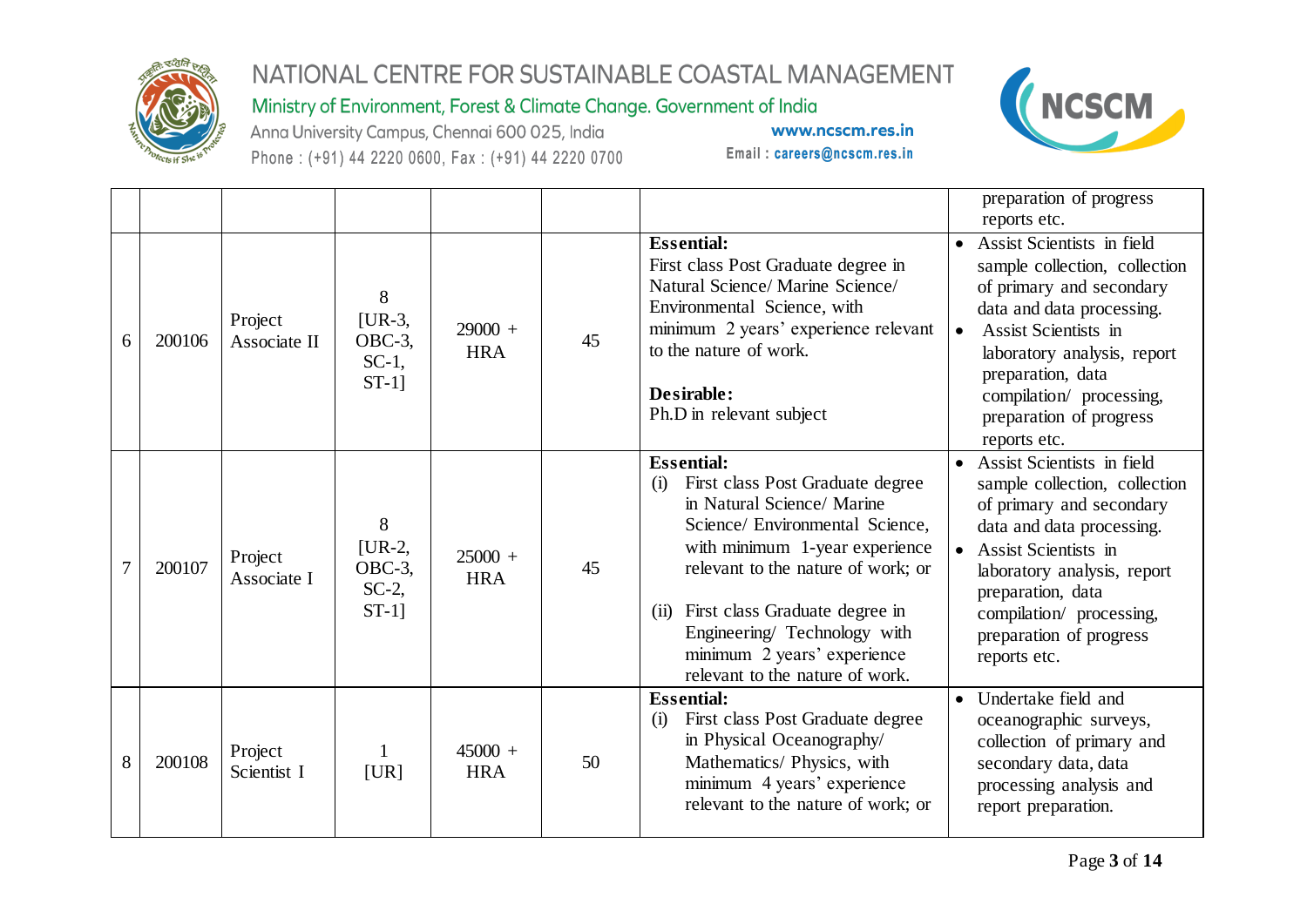

#### Ministry of Environment, Forest & Climate Change. Government of India





|    |        |                         |                        |                         |    | First class Graduate degree in $\bullet$<br>(ii)<br>Engineering/ Technology/ Ocean<br>Engineering with minimum 5<br>years' experience relevant to the<br>nature of work<br>Desirable:<br>Ph.D in relevant subject                                                                                                                                                                                                 | Deployment/ operation and<br>maintenance of automatic<br>weather<br>stations,<br>instruments<br>oceanographic<br>such as current meter, wave<br>tide recorder, echo sounder,<br>data buoy, etc.                                                                                                                                                                                                                    |
|----|--------|-------------------------|------------------------|-------------------------|----|-------------------------------------------------------------------------------------------------------------------------------------------------------------------------------------------------------------------------------------------------------------------------------------------------------------------------------------------------------------------------------------------------------------------|--------------------------------------------------------------------------------------------------------------------------------------------------------------------------------------------------------------------------------------------------------------------------------------------------------------------------------------------------------------------------------------------------------------------|
| 9  | 200109 | Project<br>Associate II | [UR]                   | $29000 +$<br><b>HRA</b> | 45 | <b>Essential:</b><br>First class Post Graduate degree in<br>(i)<br>Physical<br>Oceanography/<br>Mathematics/<br>Physics,<br>with<br>minimum 2 years' experience<br>relevant to the nature of work; or<br>First class Graduate degree in<br>(ii)<br>Engineering/ Technology/ Ocean<br>Engineering, with minimum 3<br>years' experience relevant to the<br>nature of work<br>Desirable:<br>Ph.D in relevant subject | • Assist Scientists in field and<br>oceanographic surveys,<br>collection of primary and<br>secondary data, data<br>processing analysis and<br>report preparation.<br>Assist<br>Scientists<br>$\bullet$<br>in<br>deployment/ operation and<br>of automatic<br>maintenance<br>weather<br>stations,<br>oceanographic<br>instruments<br>such as current meter, wave<br>tide recorder, echo sounder,<br>data buoy, etc. |
| 10 | 200110 | Project<br>Scientist II | $\overline{2}$<br>[UR] | $53000 +$<br><b>HRA</b> | 50 | <b>Essential:</b><br>First class Post Graduate degree in<br>(i)<br>Remote Sensing/ $GIS/$ Natural $\bullet$<br>Sciences, with minimum 5 years'<br>experience relevant to the nature<br>of work; or                                                                                                                                                                                                                | Undertake<br>field<br>surveys<br>using GPS, DGPS, etc.,<br>Carry out remote sensing<br>studies related to coastal<br>digital<br>environment,<br>classification, etc.,                                                                                                                                                                                                                                              |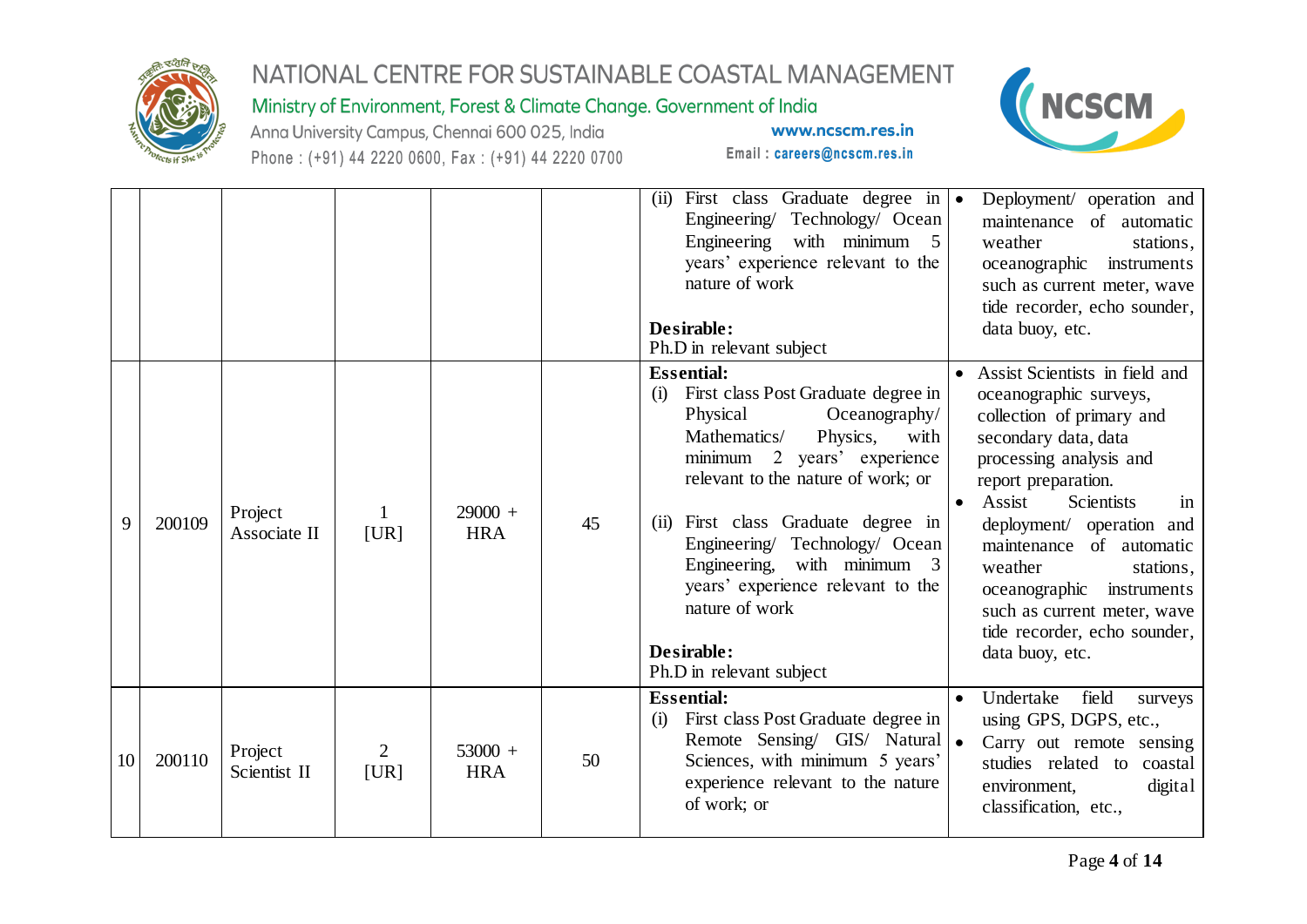

Ministry of Environment, Forest & Climate Change. Government of India

Anna University Campus, Chennai 600 025, India Phone: (+91) 44 2220 0600, Fax: (+91) 44 2220 0700



|    |        |                          |                                                   |                         |    | (ii) First class Graduate degree in $\bullet$<br>Technology with<br>Engineering/<br>minimum 6 years' experience<br>relevant to the nature of work.<br>Desirable:<br>• Ph.D in relevant subject<br>• Knowledge in various Government<br>Notifications related to CRZ, EIA,<br>etc.                                                                                              | Collection of primary<br>and<br>secondary<br>data,<br>data<br>processing<br>and<br>report<br>preparation.                                                                                                                                                                                                                                                   |
|----|--------|--------------------------|---------------------------------------------------|-------------------------|----|--------------------------------------------------------------------------------------------------------------------------------------------------------------------------------------------------------------------------------------------------------------------------------------------------------------------------------------------------------------------------------|-------------------------------------------------------------------------------------------------------------------------------------------------------------------------------------------------------------------------------------------------------------------------------------------------------------------------------------------------------------|
| 11 | 200111 | Project<br>Scientist I   | 3<br>$[UR-2,$<br>$OBC-1$ ]                        | $45000 +$<br><b>HRA</b> | 50 | <b>Essential:</b><br>(iii) First class Post Graduate degree in<br>Remote Sensing/ GIS/ Natural<br>Sciences, with minimum 4 years'<br>experience relevant to the nature<br>of work; or<br>(iv) First class Graduate degree in<br>Technology<br>Engineering/<br>with<br>minimum 5 years' experience<br>relevant to the nature of work.<br>Desirable:<br>Ph.D in relevant subject | • Undertake<br>field<br>sample<br>collection<br>collection,<br>of<br>primary and secondary data,<br>data processing and report<br>preparation.<br>• Assessment of data quality,<br><b>GIS</b><br>processing<br>data,<br>geospatial modelling.<br>Carry<br>out field<br>survey,<br>collect field<br>data using<br>various instruments, prepare<br>maps, etc. |
| 12 | 200112 | Project<br>Associate III | 8<br>$[UR-3,$<br>$OBC-2$ ,<br>$SC-2$ ,<br>$ST-1]$ | $35000 +$<br><b>HRA</b> | 45 | <b>Essential:</b><br>First class Post Graduate degree in<br>(i)<br>Remote Sensing/ GIS/ Natural<br>Sciences, with minimum 3 years'<br>experience relevant to the nature<br>of work; or                                                                                                                                                                                         | field<br>$\dot{m}$<br>Assist Scientists<br>collection<br>survey,<br>of<br>primary and secondary data,<br>data processing and report<br>preparation.                                                                                                                                                                                                         |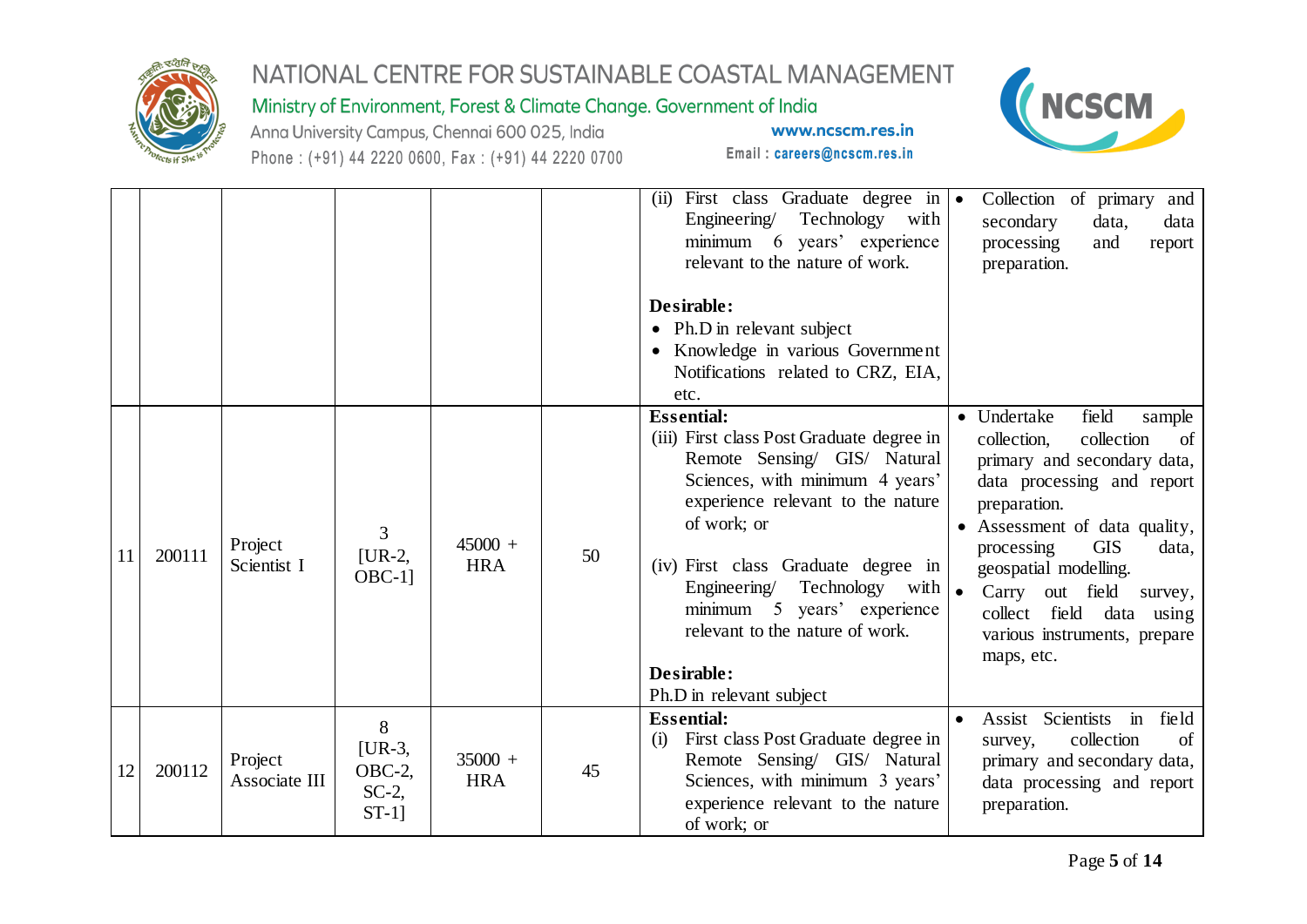

Ministry of Environment, Forest & Climate Change. Government of India

Anna University Campus, Chennai 600 025, India Phone: (+91) 44 2220 0600, Fax: (+91) 44 2220 0700



|    |        |                         |                                        |                         |    | (ii) First class Graduate degree in<br>Technology with<br>Engineering<br>minimum 4 years' experience<br>relevant to the nature of work.<br>Desirable:<br>Ph.D in relevant subject                                                                                                                               | <b>Scientists</b><br>Assist<br>in<br>assessment of data quality,<br>processing of GIS data.<br>• Field data collection using<br>various instruments, prepare<br>maps, etc.                                                                                                                                                                                           |
|----|--------|-------------------------|----------------------------------------|-------------------------|----|-----------------------------------------------------------------------------------------------------------------------------------------------------------------------------------------------------------------------------------------------------------------------------------------------------------------|----------------------------------------------------------------------------------------------------------------------------------------------------------------------------------------------------------------------------------------------------------------------------------------------------------------------------------------------------------------------|
| 13 | 200113 | Project<br>Associate II | 3<br>$[UR-1,$<br>$OBC-1$ ,<br>$SC-1$ ] | $29000 +$<br><b>HRA</b> | 45 | <b>Essential:</b><br>First class Post Graduate degree in<br>(i)<br>Remote Sensing/ GIS/ Natural<br>Sciences, with minimum 2 years'<br>experience relevant to the nature<br>of work; or<br>(ii) First class Graduate degree in<br>Engineering/<br>minimum 3 years' experience<br>relevant to the nature of work. | field<br>Scientists<br>Assist<br>$\mathbf{in}$<br>survey, collection of primary<br>and secondary data, data<br>processing<br>and<br>report<br>preparation.<br>Assist<br><b>Scientists</b><br>$\mathbf{m}$<br>assessment of data quality,<br>processing of GIS data.<br>Technology with   • Field data collection using<br>various instruments, prepare<br>maps, etc. |
|    |        |                         |                                        |                         |    | Desirable:<br>Ph.D in relevant subject                                                                                                                                                                                                                                                                          |                                                                                                                                                                                                                                                                                                                                                                      |
| 14 | 200114 | Project<br>Associate I  | 3<br>$[UR-1,$<br>$SC-1$ ,<br>$ST-1]$   | $25000 +$<br><b>HRA</b> | 45 | <b>Essential:</b><br>First class Post Graduate degree in<br>(i)<br>Remote Sensing/ GIS/ Natural<br>Sciences, with minimum 1-year<br>experience relevant to the nature<br>of work; or                                                                                                                            | Assist Scientists in<br>field<br>collection<br>survey,<br>of<br>primary and secondary data<br>using various instruments.<br>Mapping of land use/ land<br>from<br>multi-dated<br>cover<br>satellite<br>images<br>using<br>remote sensing, GIS, etc.                                                                                                                   |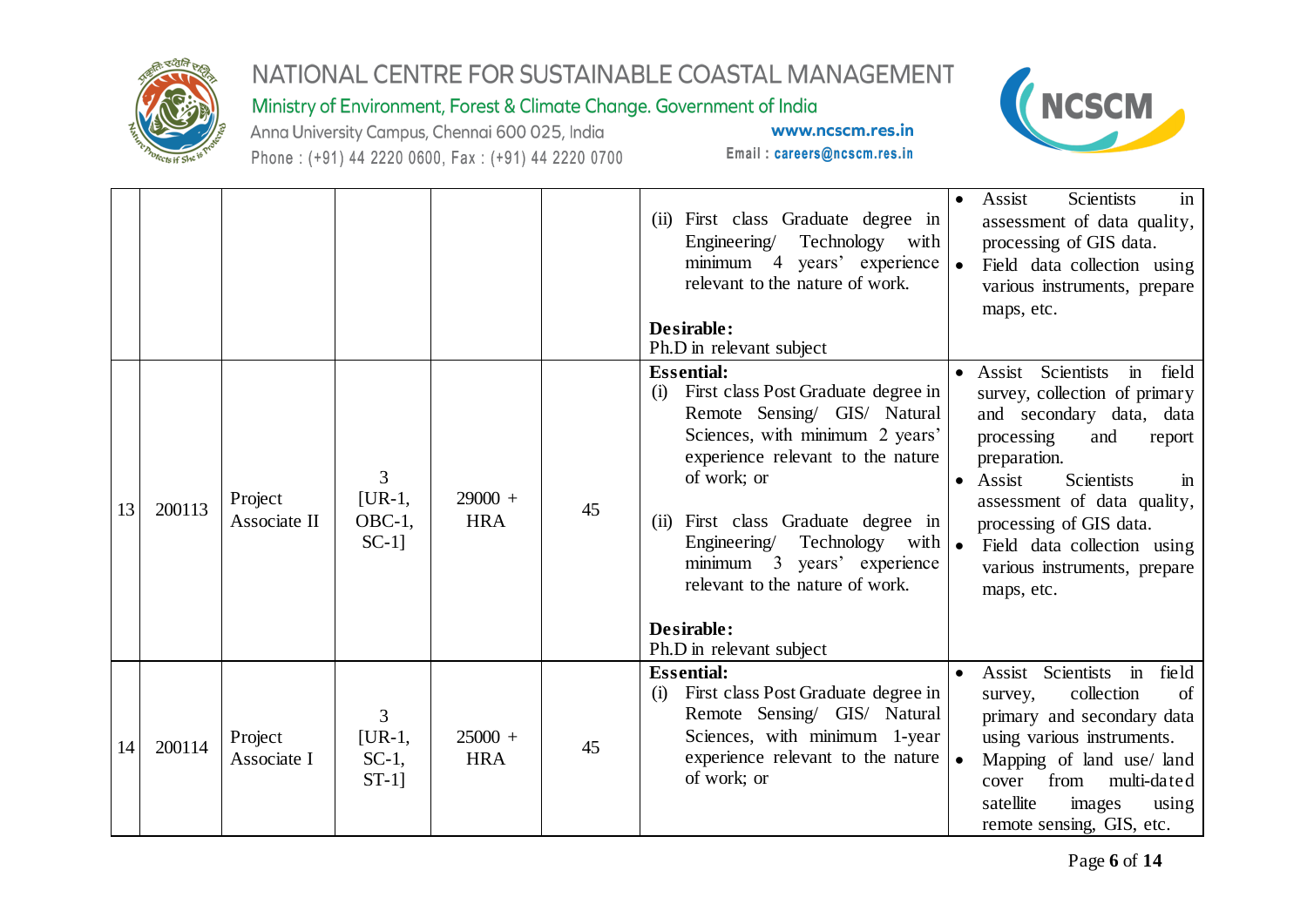

#### Ministry of Environment, Forest & Climate Change. Government of India



Anna University Campus, Chennai 600 025, India Phone: (+91) 44 2220 0600, Fax: (+91) 44 2220 0700

Email: careers@ncscm.res.in

www.ncscm.res.in

|    |        |                          |                                         |                         |    | (i)<br>First class Graduate degree in •<br>Technology with<br>Engineering<br>minimum 2 years' experience<br>relevant to the nature of work.                                                                       | Data processing, preparation<br>of maps, reports, etc.                                                                                                                                                                                                                   |
|----|--------|--------------------------|-----------------------------------------|-------------------------|----|-------------------------------------------------------------------------------------------------------------------------------------------------------------------------------------------------------------------|--------------------------------------------------------------------------------------------------------------------------------------------------------------------------------------------------------------------------------------------------------------------------|
| 15 | 200115 | Project<br>Scientist II  | [UR]                                    | $53000 +$<br><b>HRA</b> | 50 | <b>Essential:</b><br>First class Post Graduate degree in<br>Science/ Economics, with<br>Social<br>minimum 5 years' experience relevant   .<br>to the nature of work.<br>Desirable:<br>Ph.D in relevant subject    | Undertake social, economic<br>surveys, collect and analyse<br>primary and secondary data.<br>Analysis of livelihoods of<br>coastal<br>communities,<br>valuation, capacity building<br>activities,<br>conduct<br>stakeholder<br>consultations,<br>report preparation etc. |
| 16 | 200116 | Project<br>Scientist I   | [OBC]                                   | $45000 +$<br><b>HRA</b> | 50 | <b>Essential:</b><br>First class Post Graduate degree in<br>Science/ Economics,<br>Social<br>with<br>minimum 4 years' experience relevant   .<br>to the nature of work.<br>Desirable:<br>Ph.D in relevant subject | Undertake social, economic<br>surveys, collect and analyse<br>primary and secondary data.<br>Analysis of livelihoods of<br>coastal communities,<br>valuation, capacity building<br>activities, conduct<br>stakeholder consultations,<br>report preparation etc.          |
| 17 | 200117 | Project<br>Associate III | $\overline{2}$<br>$[UR-1,$<br>$OBC-1$ ] | $35000 +$<br><b>HRA</b> | 45 | <b>Essential:</b><br>First class Post Graduate degree in<br>Science/<br>Economics,<br>Social<br>with<br>minimum 3 years' experience relevant<br>to the nature of work.<br>Desirable:<br>Ph.D in relevant subject  | Assist Scientists in carrying<br>out social, economic<br>surveys, collect and analyse<br>primary and secondary data<br>Assist Scientists analysis of<br>$\bullet$<br>livelihoods<br>of<br>coastal<br>communities,<br>valuation,<br>capacity building activities,         |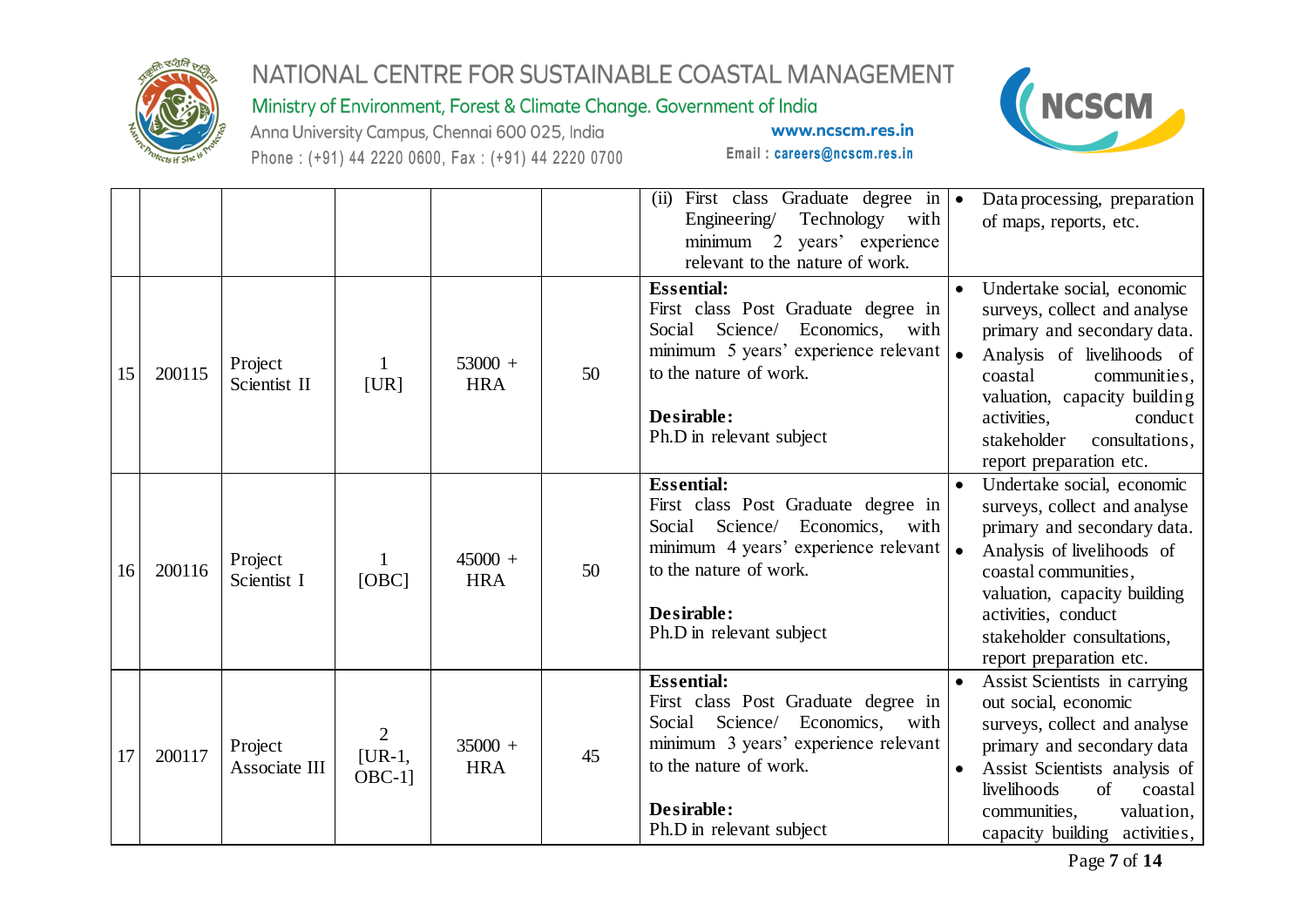

Ministry of Environment, Forest & Climate Change. Government of India

Anna University Campus, Chennai 600 025, India Phone: (+91) 44 2220 0600, Fax: (+91) 44 2220 0700



|    |        |                        |      |                         |    |                                                                                                                                                                                                                                                                                                                                                                                                                                                                   | conduct<br>stakeholder<br>consultations,<br>report<br>preparation etc.                                                                                                                                                                                                                                                                     |
|----|--------|------------------------|------|-------------------------|----|-------------------------------------------------------------------------------------------------------------------------------------------------------------------------------------------------------------------------------------------------------------------------------------------------------------------------------------------------------------------------------------------------------------------------------------------------------------------|--------------------------------------------------------------------------------------------------------------------------------------------------------------------------------------------------------------------------------------------------------------------------------------------------------------------------------------------|
| 18 | 200118 | Project<br>Associate I | [SC] | $25000 +$<br><b>HRA</b> | 45 | <b>Essential:</b><br>First class Post Graduate degree in<br>Science/ Economics, with<br>Social<br>minimum 1-year experience relevant to<br>the nature of work.                                                                                                                                                                                                                                                                                                    | Assist Scientists in carrying<br>out social, economic<br>surveys, collect and analyse<br>primary and secondary data<br>Assist Scientists analysis of<br>$\bullet$<br>livelihoods<br>of<br>coastal<br>communities,<br>valuation,<br>capacity building activities,<br>conduct<br>stakeholder<br>consultations,<br>report<br>preparation etc. |
| 19 | 200119 | Project<br>Scientist I | [UR] | $45000 +$<br><b>HRA</b> | 50 | <b>Essential:</b><br>First class Post Graduate degree in<br>(i)<br>Natural Science/ Applied Science/<br>Mathematics, with minimum 4<br>years' experience relevant to the<br>nature of work; or<br>First class Graduate degree in<br>(i)<br>Technology, with<br>Engineering/<br>minimum 5 years' experience<br>relevant to the nature of work.<br>Desirable:<br>Ph.D in relevant subject<br>Experience in modelling on coastal/<br>ocean/ marine related processes | Undertake periodical field<br>surveys, collection of<br>primary and secondary data<br>and data processing.<br>Carry<br>numerical<br>$\bullet$<br>out<br>modelling<br>studies,<br>data<br>processing,<br>report<br>preparation, etc.                                                                                                        |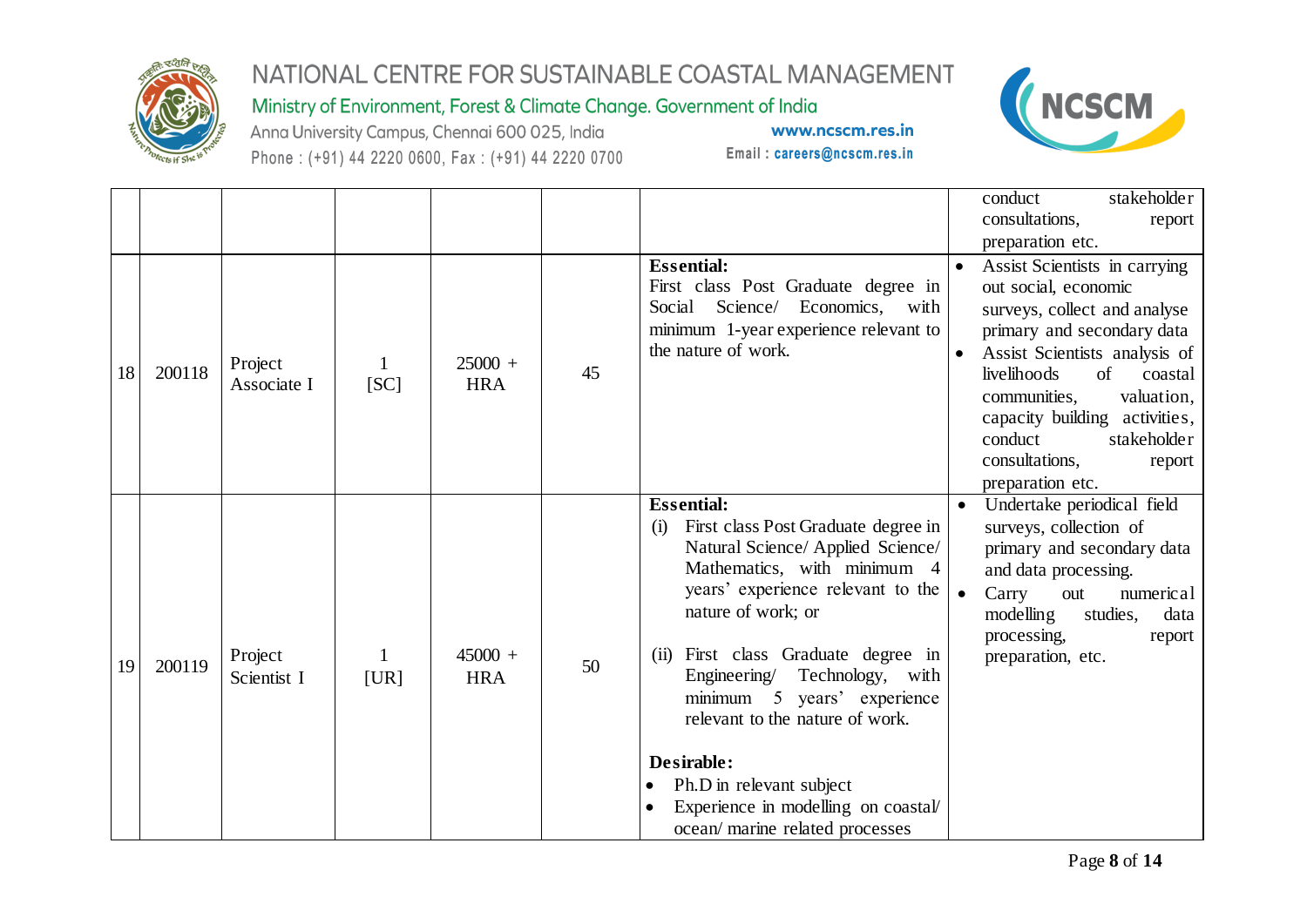

Ministry of Environment, Forest & Climate Change. Government of India



Anna University Campus, Chennai 600 025, India Phone: (+91) 44 2220 0600, Fax: (+91) 44 2220 0700

Email: careers@ncscm.res.in

www.ncscm.res.in

|           |        |                        |      |                         |    | Knowledge in MATLAB, Grads,<br>programming language,<br>Linux<br>Operation System.                                                                                                                                                                                                                                                                                                                                                           |                                                                                                                                                                                                                             |
|-----------|--------|------------------------|------|-------------------------|----|----------------------------------------------------------------------------------------------------------------------------------------------------------------------------------------------------------------------------------------------------------------------------------------------------------------------------------------------------------------------------------------------------------------------------------------------|-----------------------------------------------------------------------------------------------------------------------------------------------------------------------------------------------------------------------------|
| <b>20</b> | 200120 | Project<br>Associate I | [UR] | $25000 +$<br><b>HRA</b> | 45 | <b>Essential:</b><br>First class Post Graduate degree in<br>(i)<br>Natural Science/ Applied Science/<br>Mathematics, with minimum 1-<br>year experience relevant to the $\bullet$<br>nature of work; or<br>First class Graduate degree in<br>(i)<br>Engineering/ Technology, with<br>minimum 2 years' experience<br>relevant to the nature of work.<br>Desirable:<br>Experience in modelling on coastal/<br>ocean/ marine related processes. | Assist Scientist in collection<br>of primary and secondary<br>data, data processing and<br>report preparation.<br>Carry<br>numeric al<br>out<br>modelling<br>studies,<br>data<br>processing,<br>report<br>preparation, etc. |

Categories of disabled suitable for all post codes: OA, OL, B, LV, HH Total number of reservation for PwD, across all post codes is 3

Abbreviations:

SC: Scheduled Caste; ST: Scheduled Tribe; OBC: Other Backward Community (Non-Creamy Layer); UR: Unreserved; PwD: Person with Disability; OA: One Arm; OL: One Leg; B: Blind; LV: Low Vision; HH: Hearing Impaired; HRA: House Rent Allowance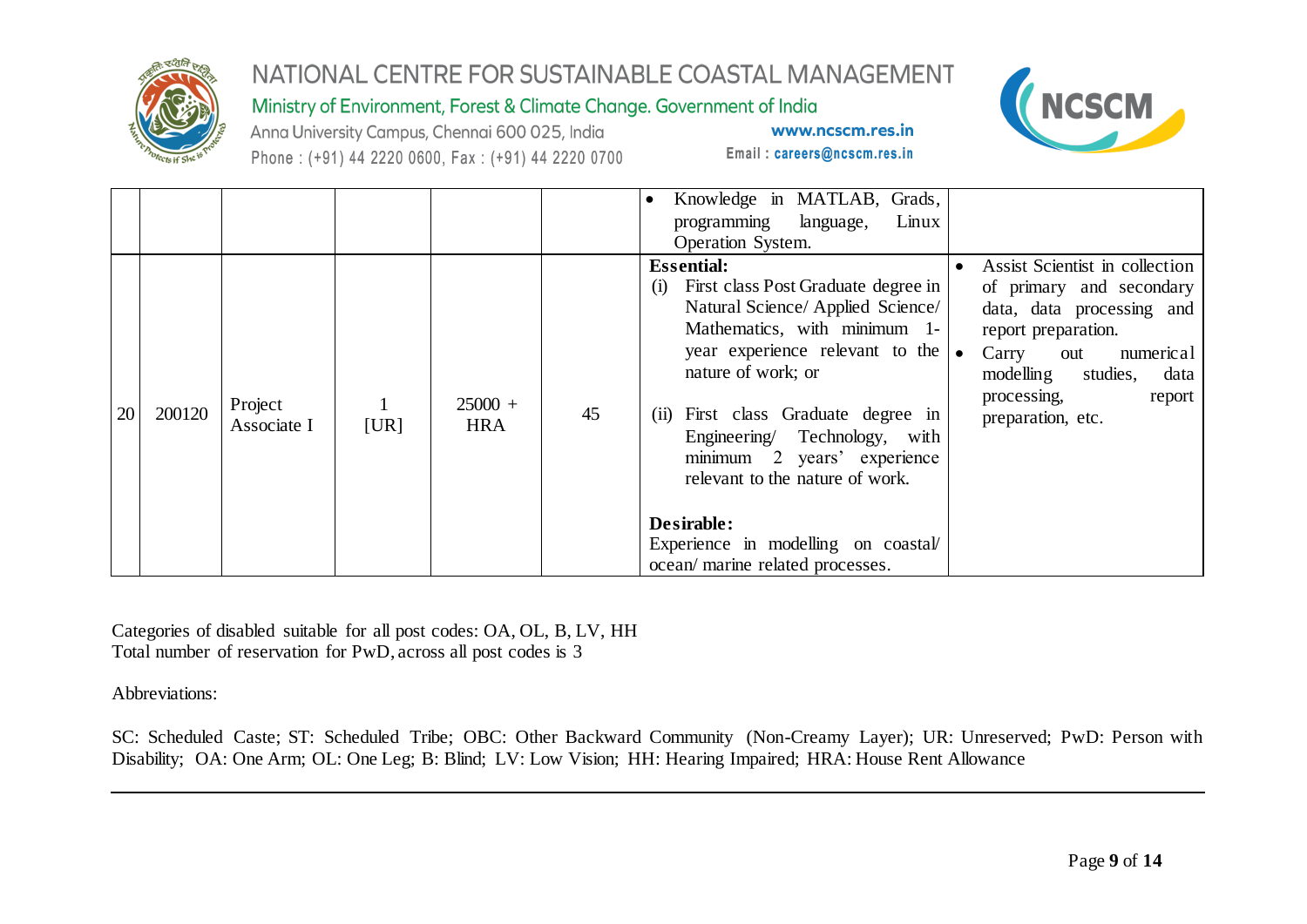

Ministry of Environment, Forest & Climate Change. Government of India

Anna University Campus, Chennai 600 025, India Phone: (+91) 44 2220 0600, Fax: (+91) 44 2220 0700

www.ncscm.res.in Email: careers@ncscm.res.in



Interested and eligible candidate shall apply for the above positions in the National Centre for Sustainable Coastal Management (NCSCM), subject to the Terms and Conditions given below.

#### **Terms and Conditions:**

- 1. All positions are also open for person without physical disability. Candidates under reserved category are open to apply for posts which are marked as "UR", however no relaxation shall be provided to such candidate in the corresponding post. All other posts are restricted for candidates belonging to that particular category with the applicable relaxations.
- 2. The project staff posts are meant for various externally funded/ sponsored/ Network/ other projects undertaken by NCSCM on a time bound manner. These posts are **co-terminus** with the respective project. The date of completion of these projects is **31/03/2021**. The completion date for individual projects may vary, at a later stage, because of various reasons.
- 3. The appointment of project staff may be extended or curtailed depending on the duration of the Project, satisfactory performance/conduct of the appointee.
- 4. All posts of project staffs are **purely temporary and on contract basis.** Appointment of a candidate in any of the above posts does not confer any right/claim whatsoever, either explicitly or implicitly on the appointee, for any regular/permanent/temporary/contract appointment in NCSCM or in any organization of the Government of India, against any post or otherwise under any legal conditions or precedent.
- 5. Application is open **only** for Indian Nationals.
- 6. Reservation and relaxation will be as per Government of India policy. Proof submitted in support of reservation for OBC (Non-creamy layer), SC, ST, PwD, etc., shall be in the format as prescribed by the Government of India. Candidate who had submitted a proof in any other format shall only be treated under the category "UR".
- 7. Relaxation in the maximum age limit including all reservations shall not exceed 56 years.
- 8. Interested and eligible candidate needs to submit his/her application online in the website **www.ncscm.res.in/cms/careers/careers.php** on or before the last date of online submission of application. No other mode of application shall be considered. Do not apply via mobile browser.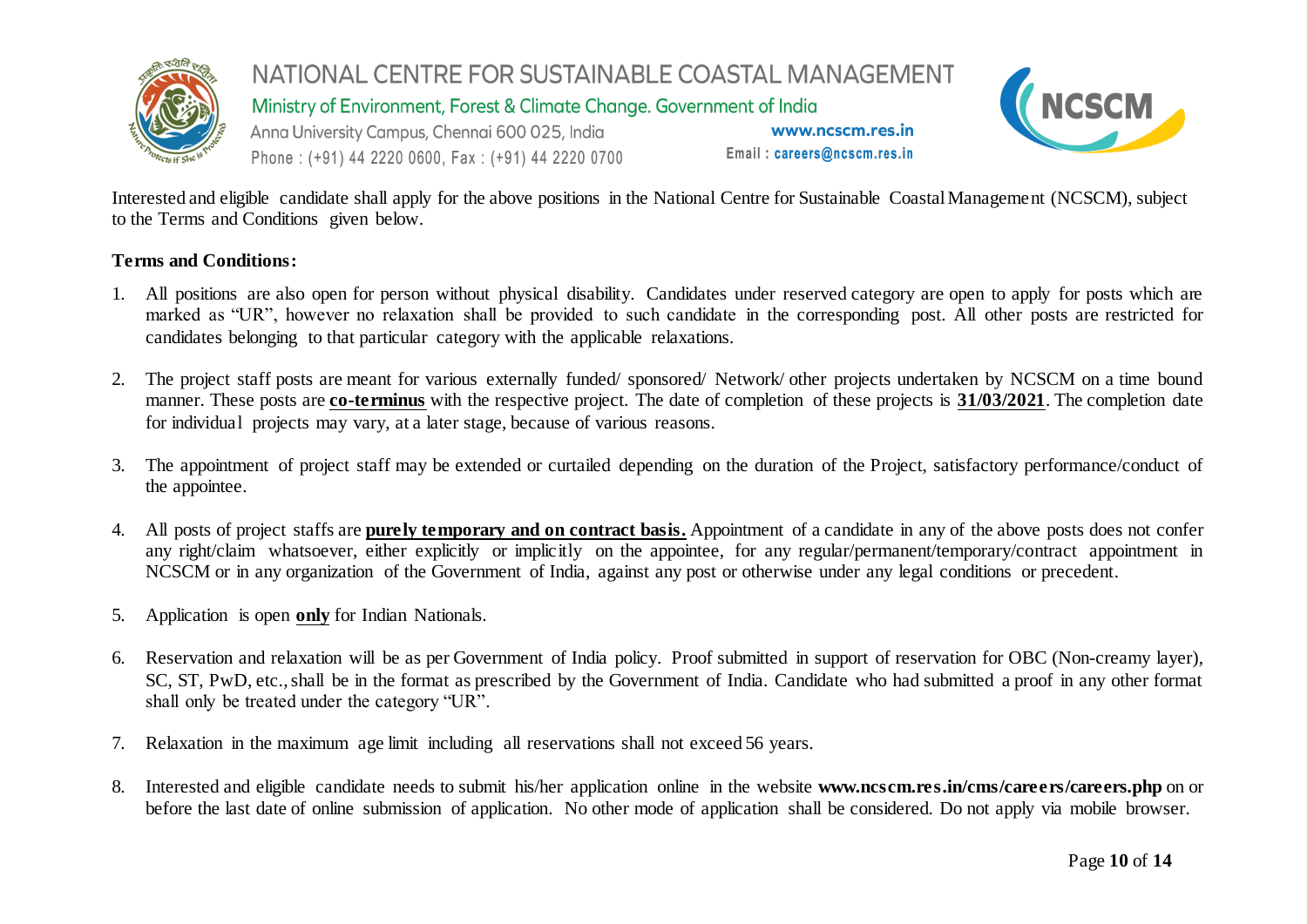

Ministry of Environment, Forest & Climate Change. Government of India

Anna University Campus, Chennai 600 025, India Phone: (+91) 44 2220 0600, Fax: (+91) 44 2220 0700



- 9. The email used for registration, while submitting the online application, shall be the normal mode of communication. Hence, candidate is advised to use a valid email id, regularly check the email and keep it active at least until the completion of the current recruitment process. Request to change the communication email id will not be entertained and responded.
- 10. Candidate should be careful in filling up the online application. The online application software has provision for temporary saving, which does not amount to application submission. Candidate is advised to check the data before proceeding to click the "**Final Submit**" button in the online application software, after which no change could be made. Request to add/delete/change/alter, any data already submitted, will not be entertained. Related communication, if any, will not be responded.
- 11. A candidate can apply only up to a **maximum of two positions**. All applications of the candidate who have applied for more than two positions will summarily be rejected.
- 12. The candidate is required to upload scanned copies of the self-attested documents in proof of their claim at the time of online application. The uploaded documents should be clear and visible; otherwise the application will be rejected.
- 13. The candidate is required to upload the below documents, whichever is applicable, while submitting the application. Immediately after application, candidate need **NOT** send the hardcopy of the application to NCSCM.
	- Photograph
	- SSLC/ 10<sup>th</sup> or equivalent mark sheet
	- $\bullet$  12<sup>th</sup> or equivalent mark sheet
	- Bachelor's Degree/ Provisional certificate
	- Master's Degree/ Provisional certificate
	- Doctorate Degree/ Provisional certificate
	- Experience/Service certificate in support of work or research experience.
	- Community certificate
	- Any other document which is in support of the application.
- 14. For Bachelor's/ Master's/ Doctorate degree, either a degree or a provisional certificate will only be considered as eligible document for award of the degree. Mark sheets/ course completion certificate/ thesis submitted proof/ viva-voce completed proof, will not be considered.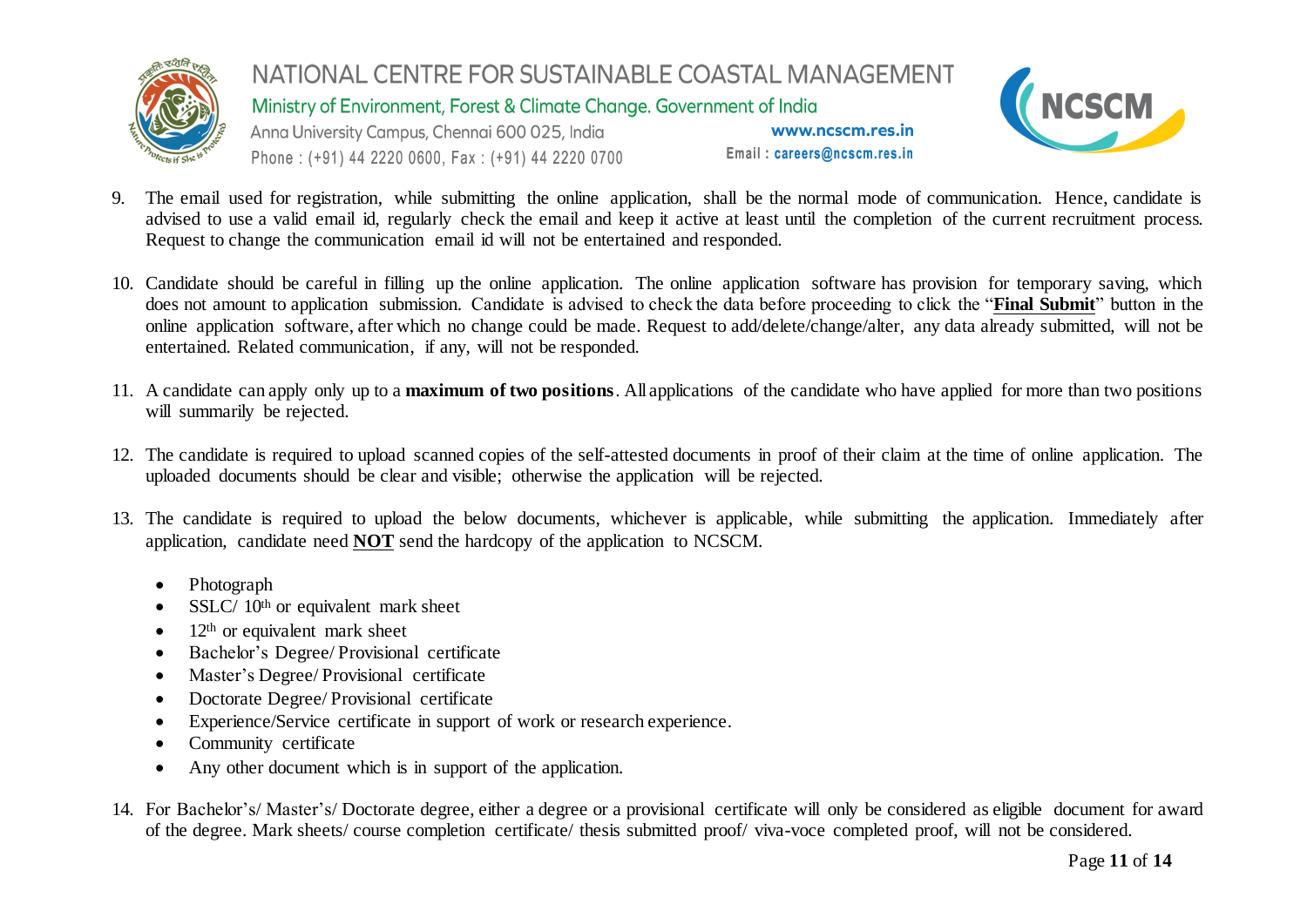

Ministry of Environment, Forest & Climate Change. Government of India

Anna University Campus, Chennai 600 025, India Phone: (+91) 44 2220 0600, Fax: (+91) 44 2220 0700



- 15. Experience of a candidate will be counted based on the valid experience/ service certificate submitted. Candidate can upload either one or two documents to prove the starting and ending date of service, in support of a particular experience. If only one date is available, then that experience will not be considered.
- 16. Eligible applicants need to undergo personnel interview via **Video Conference** at the scheduled date given below. However, time and web link for video conference will be sent to the respective candidate through their registered email address.
- 17. Personnel Interview Schedule:

| SI.<br>$\bf{N0}$ | <b>Post Code</b>                                                             | Date of Personnel Interview |
|------------------|------------------------------------------------------------------------------|-----------------------------|
|                  |                                                                              | (through video conference)  |
|                  | 200110, 200111, 200112, 200113, 200114                                       | 19.10.2020 (Monday)         |
| 2                | 200104, 200105, 200106, 200107                                               | 20.10.2020 (Tuesday)        |
| 3                | $\vert 200101, 200102, 200103, 200108, 200109, \vert 21.10.2020$ (Wednesday) |                             |
|                  | 200115, 200116, 200117, 200118, 200119, 200120                               |                             |

- 18. Candidate should personally ensure for having fulfilled the eligibility criteria before applying/attending the personnel interview. No shortlisting of the applications will be done by NCSCM before the personnel interview.
- 19. At any stage, if any candidate is found to have not fulfilled the eligibility criteria, as stated in this advertisement or elsewhere, then his/her candidature shall summarily be rejected. It is to note that the eligibility of the candidate will be decided based on the documents available as part of the online application. No further documents, in support of candidature, shall be considered for the purpose of eligibility.
- 20. After getting shortlisted in a particular post and at the time of joining NCSCM, the candidate shall submit a hard copy of the application along with copy of all the documents, which were uploaded as part of the application. At the time of joining, if any candidate fails to produce the original of any document, which was uploaded as part of the application, for the purpose of verification, then his/her candidature shall summarily be rejected. No new document, in support of the eligibility criteria shall be considered. It is to be noted that attested copies of the documents will **NOT** be treated as equivalent to original documents.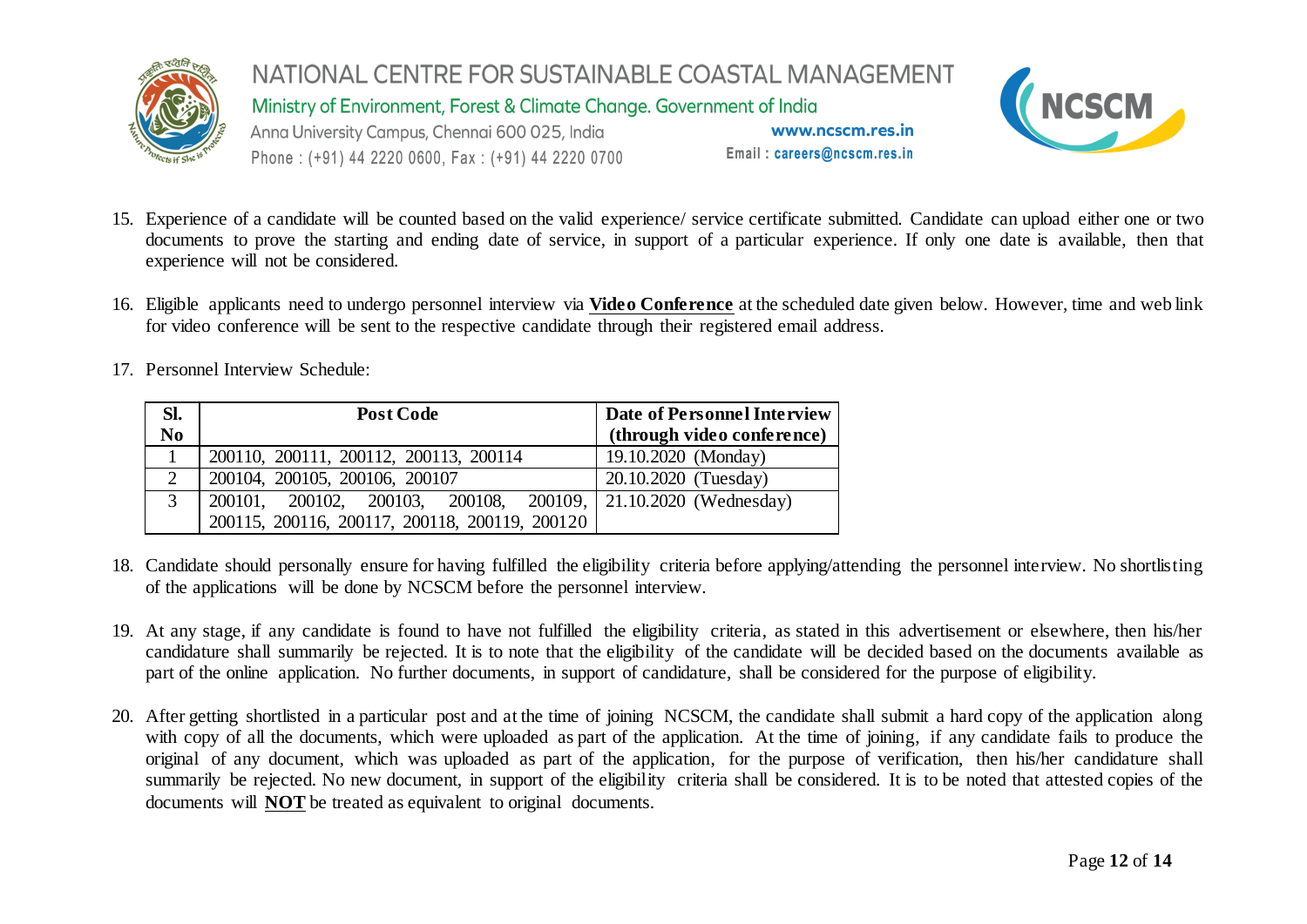

NATIONAL CENTRE FOR SUSTAINABLE COASTAL MANAGEMENT Ministry of Environment, Forest & Climate Change. Government of India Anna University Campus, Chennai 600 025, India www.ncscm.res.in Email: careers@ncscm.res.in Phone: (+91) 44 2220 0600, Fax: (+91) 44 2220 0700



- 21. The place of posting will be in Chennai or at any other location in India as required. The positions may involve field activities anywhere in India, based on the requirement of the project.
- 22. HRA refers to House Rent Allowance applicable in the respective work location, as declared by Government of India from time to time.
- 23. Date of advertisement would be the crucial date for age and experience computation.
- 24. First Class means as specified in the Degree Certificate. If not specified in the degree certificate, then 60% and above in the overall marks and in case of CGPA, 6.0 and above, will be considered.
- 25. Number of years of experience will be counted after the year of award of the qualifying degree, as on the crucial date.
- 26. Relevant experience: Only the number of years **directly relevant** to the specific post shall be considered as experience.
- 27. Higher educational qualification/ specialisation/ experience in relevant areas; academic distinction, awards, etc shall be **desirable** for all posts.
- 28. Posts for which Post Graduate Degree is considered as the essential qualification, awarded Ph.D in **relevant subject** shall be considered equivalent to three years of experience; and awarded M.Phil in **relevant subject** shall be considered equivalent to one year of experience.
- 29. Posts for which B.E/ B.Tech is considered as the essential qualification, awarded M.E/ M.Tech in **relevant subject** shall be considered equivalent to two year of experience.
- 30. Candidates possessing M.E/ M.Tech after obtaining Post Graduate degree in Science are considered equivalent to candidates possessing M.E/ M.Tech after obtaining B.E/ B.Tech, and are eligible to apply for positions which requires B.E/ B.Tech qualification.
- 31. Photograph Image:
	- Photograph must be a recent passport style colour picture.
	- Make sure that the picture is in colour, taken against a light-coloured, preferably white, background.
	- Look straight at the camera with a relaxed face.
	- Dimensions 3.5 x 4.5 cm (WxH) or 252 x 324 pixels with 100 dpi resolution (.JPG or .JPEG format).